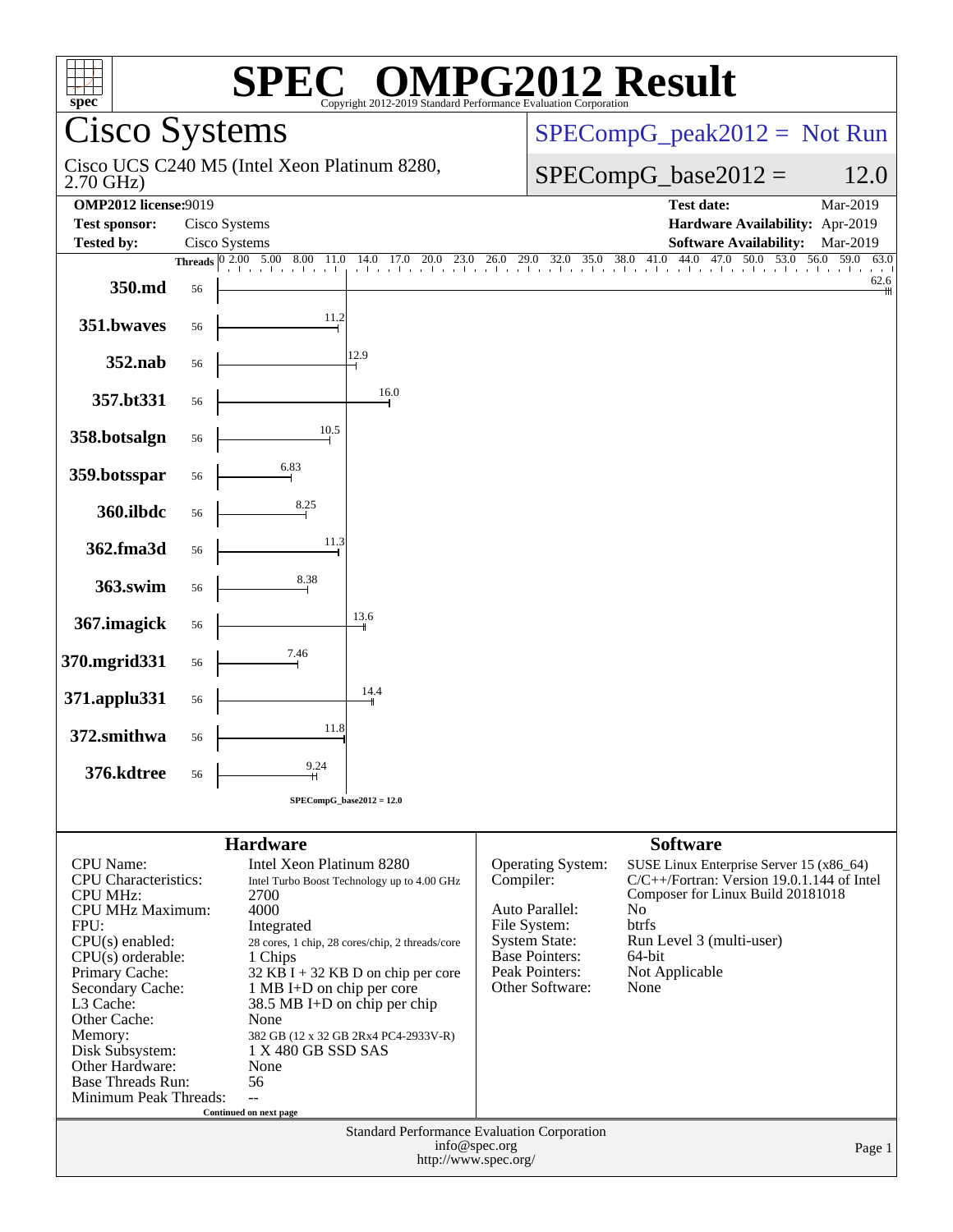

# **[SPEC OMPG2012 Result](http://www.spec.org/auto/omp2012/Docs/result-fields.html#SPECOMPG2012Result)**

## Cisco Systems

## [SPECompG\\_peak2012 =](http://www.spec.org/auto/omp2012/Docs/result-fields.html#SPECompGpeak2012) Not Run

Cisco UCS C240 M5 (Intel Xeon Platinum 8280,

 $SPECompG_base2012 = 12.0$  $SPECompG_base2012 = 12.0$ 

2.70 GHz)

**[OMP2012 license:](http://www.spec.org/auto/omp2012/Docs/result-fields.html#OMP2012license)**9019 **[Test date:](http://www.spec.org/auto/omp2012/Docs/result-fields.html#Testdate)** Mar-2019

**[Test sponsor:](http://www.spec.org/auto/omp2012/Docs/result-fields.html#Testsponsor)** Cisco Systems **[Hardware Availability:](http://www.spec.org/auto/omp2012/Docs/result-fields.html#HardwareAvailability)** Apr-2019 **[Tested by:](http://www.spec.org/auto/omp2012/Docs/result-fields.html#Testedby)** Cisco Systems **[Software Availability:](http://www.spec.org/auto/omp2012/Docs/result-fields.html#SoftwareAvailability)** Mar-2019

[Maximum Peak Threads:](http://www.spec.org/auto/omp2012/Docs/result-fields.html#MaximumPeakThreads) --

| <b>Results Table</b> |  |
|----------------------|--|
|----------------------|--|

|                  |                        |                                                                                                                                                                                                                                                                                                                                                                                                                                                                                                                                                          |       | <b>Base</b>    |       |                                                                 |                        | <b>Peak</b> |                        |              |                                                                                                                                                                                                                             |              |                |              |
|------------------|------------------------|----------------------------------------------------------------------------------------------------------------------------------------------------------------------------------------------------------------------------------------------------------------------------------------------------------------------------------------------------------------------------------------------------------------------------------------------------------------------------------------------------------------------------------------------------------|-------|----------------|-------|-----------------------------------------------------------------|------------------------|-------------|------------------------|--------------|-----------------------------------------------------------------------------------------------------------------------------------------------------------------------------------------------------------------------------|--------------|----------------|--------------|
| <b>Benchmark</b> |                        | <b>Threads</b> Seconds                                                                                                                                                                                                                                                                                                                                                                                                                                                                                                                                   | Ratio | <b>Seconds</b> | Ratio | <b>Seconds</b>                                                  | Ratio                  |             | <b>Threads Seconds</b> | <b>Ratio</b> | <b>Seconds</b>                                                                                                                                                                                                              | <b>Ratio</b> | <b>Seconds</b> | <b>Ratio</b> |
| 350.md           | 56                     | 74.2                                                                                                                                                                                                                                                                                                                                                                                                                                                                                                                                                     | 62.4  | 73.9           | 62.6  | 73.7                                                            | 62.8                   |             |                        |              |                                                                                                                                                                                                                             |              |                |              |
| 351.bwayes       | 56 <sup>I</sup>        | 404                                                                                                                                                                                                                                                                                                                                                                                                                                                                                                                                                      | 11.2  | 404            | 11.2  | 405                                                             | 11.2                   |             |                        |              |                                                                                                                                                                                                                             |              |                |              |
| 352.nab          | 56                     | 302                                                                                                                                                                                                                                                                                                                                                                                                                                                                                                                                                      | 12.9  | 301            | 12.9  | 302                                                             | 12.9                   |             |                        |              |                                                                                                                                                                                                                             |              |                |              |
| 357.bt331        | 56                     | 296                                                                                                                                                                                                                                                                                                                                                                                                                                                                                                                                                      | 16.0  | 296            | 16.0  | 296                                                             | 16.0                   |             |                        |              |                                                                                                                                                                                                                             |              |                |              |
| 358.botsalgn     | 56                     | 415                                                                                                                                                                                                                                                                                                                                                                                                                                                                                                                                                      | 10.5  | 415            | 10.5  | 415                                                             | 10.5                   |             |                        |              |                                                                                                                                                                                                                             |              |                |              |
| 359.botsspar     | 56 <sup>I</sup>        | 769                                                                                                                                                                                                                                                                                                                                                                                                                                                                                                                                                      | 6.83  | 769            | 6.83  | 768                                                             | 6.84                   |             |                        |              |                                                                                                                                                                                                                             |              |                |              |
| $360$ .ilbdc     | 56                     | 431                                                                                                                                                                                                                                                                                                                                                                                                                                                                                                                                                      | 8.25  | 432            | 8.25  | 432                                                             | 8.25                   |             |                        |              |                                                                                                                                                                                                                             |              |                |              |
| 362.fma3d        | 56                     | 338                                                                                                                                                                                                                                                                                                                                                                                                                                                                                                                                                      | 11.3  | 337            | 11.3  | 337                                                             | 11.3                   |             |                        |              |                                                                                                                                                                                                                             |              |                |              |
| $363$ .swim      | 56                     | 540                                                                                                                                                                                                                                                                                                                                                                                                                                                                                                                                                      | 8.39  | 541            | 8.38  | 541                                                             | 8.38                   |             |                        |              |                                                                                                                                                                                                                             |              |                |              |
| 367.imagick      | 56 <sup>I</sup>        | 518                                                                                                                                                                                                                                                                                                                                                                                                                                                                                                                                                      | 13.6  | 518            | 13.6  | 511                                                             | 13.8                   |             |                        |              |                                                                                                                                                                                                                             |              |                |              |
| 370.mgrid331     | 56                     | 592                                                                                                                                                                                                                                                                                                                                                                                                                                                                                                                                                      | 7.47  | 593            | 7.46  | 592                                                             | 7.46                   |             |                        |              |                                                                                                                                                                                                                             |              |                |              |
| 371.applu331     | 56                     | 417                                                                                                                                                                                                                                                                                                                                                                                                                                                                                                                                                      | 14.5  | 421            | 14.4  | 423                                                             | 14.3                   |             |                        |              |                                                                                                                                                                                                                             |              |                |              |
| 372.smithwa      | 56                     | 453                                                                                                                                                                                                                                                                                                                                                                                                                                                                                                                                                      | 11.8  | 456            | 11.8  | 453                                                             | 11.8                   |             |                        |              |                                                                                                                                                                                                                             |              |                |              |
| 376.kdtree       | 56                     | 487                                                                                                                                                                                                                                                                                                                                                                                                                                                                                                                                                      | 9.24  | 487            | 9.25  | 508                                                             | 8.85                   |             |                        |              |                                                                                                                                                                                                                             |              |                |              |
|                  |                        |                                                                                                                                                                                                                                                                                                                                                                                                                                                                                                                                                          |       |                |       |                                                                 |                        |             |                        |              | Results appear in the order in which they were run. Bold underlined text indicates a median measurement.                                                                                                                    |              |                |              |
|                  | caution.)<br>MemTotal: | Sysinfo program /home/OMP2012/Docs/sysinfo<br>Revision 563 of 2016-06-10 (097295389cf6073d8c3b03fa376740a5)<br>running on linux-8ofr Tue Mar 12 10:36:14 2019<br>This section contains SUT (System Under Test) info as seen by<br>some common utilities.<br>http://www.spec.org/omp2012/Docs/config.html#sysinfo<br>From /proc/cpuinfo<br>model name : Intel(R) Xeon(R) Platinum 8280 CPU @ 2.70GHz<br>1 "physical id"s (chips)<br>56 "processors"<br>cpu cores : 28<br>siblings : 56<br>25 26 27 28 29 30<br>cache size: 39424 KB<br>From /proc/meminfo |       | 394840428 kB   |       | <b>Platform Notes</b><br>To remove or add to this section, see: | Continued on next page |             |                        |              | cores, siblings (Caution: counting these is hw and system dependent.<br>following excerpts from /proc/cpuinfo might not be reliable. Use with<br>physical 0: cores 0 1 2 3 4 5 6 8 9 10 11 12 13 14 16 17 18 19 20 21 22 24 |              | The            |              |
|                  |                        |                                                                                                                                                                                                                                                                                                                                                                                                                                                                                                                                                          |       |                |       | <b>Standard Performance Evaluation Corporation</b>              | info@spec.org          |             |                        |              |                                                                                                                                                                                                                             |              |                | Page 2       |
|                  |                        |                                                                                                                                                                                                                                                                                                                                                                                                                                                                                                                                                          |       |                |       |                                                                 | http://www.spec.org/   |             |                        |              |                                                                                                                                                                                                                             |              |                |              |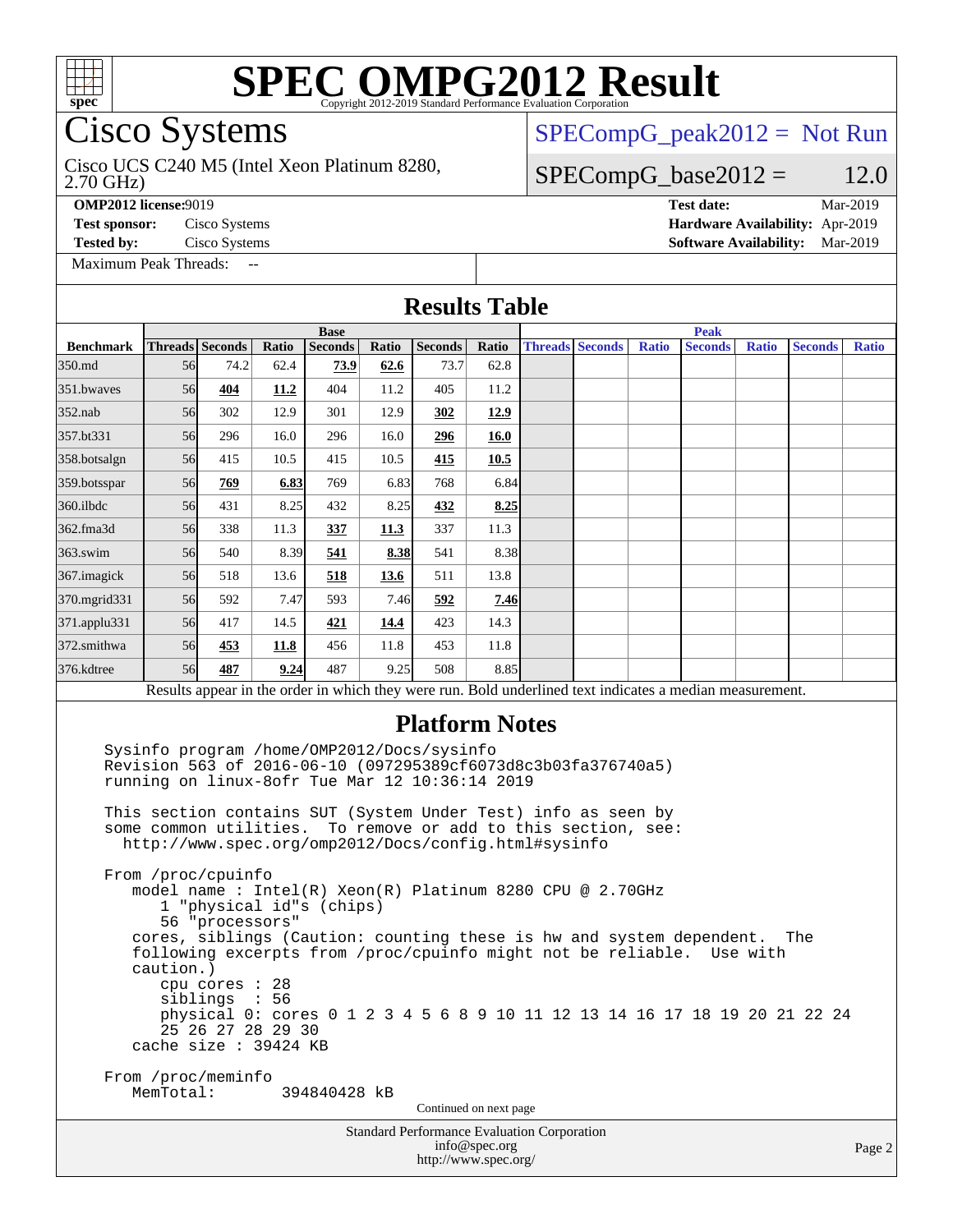

# **[SPEC OMPG2012 Result](http://www.spec.org/auto/omp2012/Docs/result-fields.html#SPECOMPG2012Result)**

Cisco Systems

 $SPECompG_peak2012 = Not Run$  $SPECompG_peak2012 = Not Run$ 

2.70 GHz) Cisco UCS C240 M5 (Intel Xeon Platinum 8280,

 $SPECompG_base2012 = 12.0$  $SPECompG_base2012 = 12.0$ 

**[Test sponsor:](http://www.spec.org/auto/omp2012/Docs/result-fields.html#Testsponsor)** Cisco Systems **[Hardware Availability:](http://www.spec.org/auto/omp2012/Docs/result-fields.html#HardwareAvailability)** Apr-2019

**[OMP2012 license:](http://www.spec.org/auto/omp2012/Docs/result-fields.html#OMP2012license)**9019 **[Test date:](http://www.spec.org/auto/omp2012/Docs/result-fields.html#Testdate)** Mar-2019 **[Tested by:](http://www.spec.org/auto/omp2012/Docs/result-fields.html#Testedby)** Cisco Systems **[Software Availability:](http://www.spec.org/auto/omp2012/Docs/result-fields.html#SoftwareAvailability)** Mar-2019

#### **[Platform Notes \(Continued\)](http://www.spec.org/auto/omp2012/Docs/result-fields.html#PlatformNotes)**

HugePages\_Total: 0<br>Hugepagesize: 2048 kB Hugepagesize: From /etc/\*release\* /etc/\*version\* os-release: NAME="SLES" VERSION="15" VERSION\_ID="15" PRETTY\_NAME="SUSE Linux Enterprise Server 15" ID="sles" ID\_LIKE="suse" ANSI\_COLOR="0;32" CPE\_NAME="cpe:/o:suse:sles:15" uname -a: Linux linux-8ofr 4.12.14-23-default #1 SMP Tue May 29 21:04:44 UTC 2018 (cd0437b) x86\_64 x86\_64 x86\_64 GNU/Linux run-level 3 Mar 11 21:06 SPEC is set to: /home/OMP2012 Filesystem Type Size Used Avail Use% Mounted on<br>
/dev/sda3 btrfs 222G 53G 168G 24% /home /dev/sda3 btrfs 222G 53G 168G 24% /home Additional information from dmidecode: Warning: Use caution when you interpret this section. The 'dmidecode' program reads system data which is "intended to allow hardware to be accurately determined", but the intent may not be met, as there are frequent changes to hardware, firmware, and the "DMTF SMBIOS" standard. BIOS Cisco Systems, Inc. C240M5.4.0.3.34.0301190218 03/01/2019 Memory: 12x 0xCE00 M393A4K40CB2-CVF 32 GB 2 rank 2933 MT/s, configured at 2934 MT/s 12x NO DIMM NO DIMM (End of data from sysinfo program) **[General Notes](http://www.spec.org/auto/omp2012/Docs/result-fields.html#GeneralNotes)** ======================================================================== BIOS settings notes: Transparent Huge Pages enabled with:

 echo always > /sys/kernel/mm/transparent\_hugepage/enabled BIOS settings notes: Intel HyperThreading Technology set to Enabled CPU performance set to Enterprise Power Performance Tuning set to OS Sub Numa Clustering (SNC) set to Disabled IMC Interleaving set to Auto General OMP Library Settings ENV\_KMP\_LIBRARY=turnaround Continued on next page

Standard Performance Evaluation Corporation [info@spec.org](mailto:info@spec.org) <http://www.spec.org/>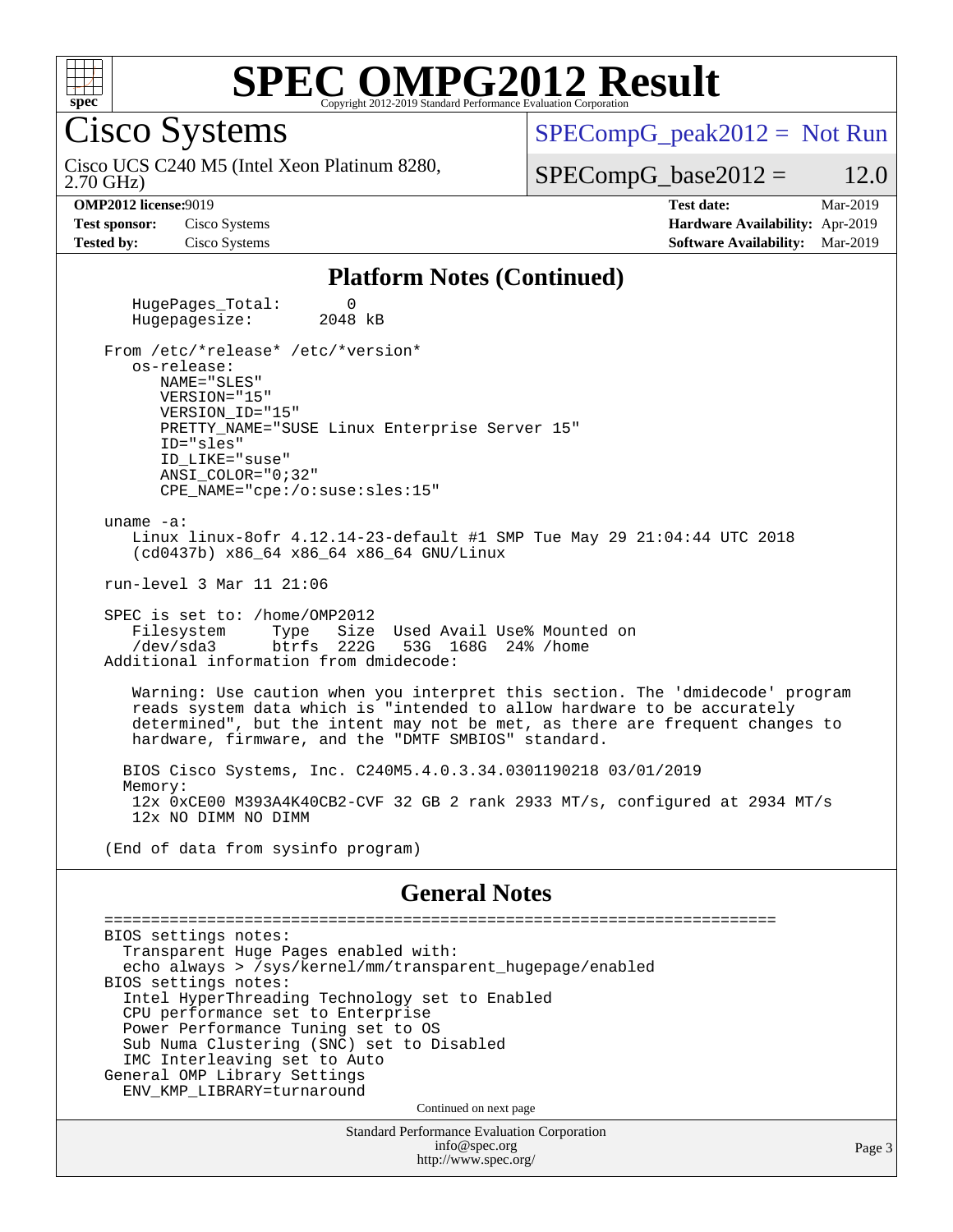

# **[SPEC OMPG2012 Result](http://www.spec.org/auto/omp2012/Docs/result-fields.html#SPECOMPG2012Result)**

Cisco Systems

 $SPECompG_peak2012 = Not Run$  $SPECompG_peak2012 = Not Run$ 

2.70 GHz) Cisco UCS C240 M5 (Intel Xeon Platinum 8280,

 $SPECompG_base2012 = 12.0$  $SPECompG_base2012 = 12.0$ 

**[Test sponsor:](http://www.spec.org/auto/omp2012/Docs/result-fields.html#Testsponsor)** Cisco Systems **[Hardware Availability:](http://www.spec.org/auto/omp2012/Docs/result-fields.html#HardwareAvailability)** Apr-2019

**[OMP2012 license:](http://www.spec.org/auto/omp2012/Docs/result-fields.html#OMP2012license)**9019 **[Test date:](http://www.spec.org/auto/omp2012/Docs/result-fields.html#Testdate)** Mar-2019 **[Tested by:](http://www.spec.org/auto/omp2012/Docs/result-fields.html#Testedby)** Cisco Systems **[Software Availability:](http://www.spec.org/auto/omp2012/Docs/result-fields.html#SoftwareAvailability)** Mar-2019

### **[General Notes \(Continued\)](http://www.spec.org/auto/omp2012/Docs/result-fields.html#GeneralNotes)**

 ENV\_OMP\_SCHEDULE=static ENV\_KMP\_BLOCKTIME=200 ENV\_KMP\_STACKSIZE=702M ENV\_OMP\_DYNAMIC=FALSE ENV\_OMP\_NESTED=FALSE

 ======================================================================== General base OMP Library Settings ENV\_KMP\_AFFINITY=compact,1 ======================================================================== Spectre and Meltdown Yes: The test sponsor attests, as of date of publication, that CVE-2017-5754 (Meltdown) is mitigated in the system as tested and documented. Yes: The test sponsor attests, as of date of publication, that CVE-2017-5753 (Spectre variant 1) is mitigated in the system as tested and documented. Yes: The test sponsor attests, as of date of publication, that CVE-2017-5715 (Spectre variant 2) is mitigated in the system as tested and documented.

## **[Base Compiler Invocation](http://www.spec.org/auto/omp2012/Docs/result-fields.html#BaseCompilerInvocation)**

[C benchmarks](http://www.spec.org/auto/omp2012/Docs/result-fields.html#Cbenchmarks): [icc](http://www.spec.org/omp2012/results/res2019q2/omp2012-20190313-00172.flags.html#user_CCbase_intel_icc_a87c68a857bc5ec5362391a49d3a37a6)

[C++ benchmarks:](http://www.spec.org/auto/omp2012/Docs/result-fields.html#CXXbenchmarks) [icpc](http://www.spec.org/omp2012/results/res2019q2/omp2012-20190313-00172.flags.html#user_CXXbase_intel_icpc_2d899f8d163502b12eb4a60069f80c1c)

[Fortran benchmarks](http://www.spec.org/auto/omp2012/Docs/result-fields.html#Fortranbenchmarks): [ifort](http://www.spec.org/omp2012/results/res2019q2/omp2012-20190313-00172.flags.html#user_FCbase_intel_ifort_8a5e5e06b19a251bdeaf8fdab5d62f20)

## **[Base Portability Flags](http://www.spec.org/auto/omp2012/Docs/result-fields.html#BasePortabilityFlags)**

 350.md: [-FR](http://www.spec.org/omp2012/results/res2019q2/omp2012-20190313-00172.flags.html#user_baseFPORTABILITY350_md_f-FR) 357.bt331: [-mcmodel=medium](http://www.spec.org/omp2012/results/res2019q2/omp2012-20190313-00172.flags.html#user_basePORTABILITY357_bt331_f-mcmodel_3a41622424bdd074c4f0f2d2f224c7e5) 363.swim: [-mcmodel=medium](http://www.spec.org/omp2012/results/res2019q2/omp2012-20190313-00172.flags.html#user_basePORTABILITY363_swim_f-mcmodel_3a41622424bdd074c4f0f2d2f224c7e5) 367.imagick: [-std=c99](http://www.spec.org/omp2012/results/res2019q2/omp2012-20190313-00172.flags.html#user_baseCPORTABILITY367_imagick_f-std_2ec6533b6e06f1c4a6c9b78d9e9cde24)

## **[Base Optimization Flags](http://www.spec.org/auto/omp2012/Docs/result-fields.html#BaseOptimizationFlags)**

[C benchmarks](http://www.spec.org/auto/omp2012/Docs/result-fields.html#Cbenchmarks):

[-O3](http://www.spec.org/omp2012/results/res2019q2/omp2012-20190313-00172.flags.html#user_CCbase_f-O3) [-qopenmp](http://www.spec.org/omp2012/results/res2019q2/omp2012-20190313-00172.flags.html#user_CCbase_f-qopenmp) [-ipo](http://www.spec.org/omp2012/results/res2019q2/omp2012-20190313-00172.flags.html#user_CCbase_f-ipo_84062ab53814f613187d02344b8f49a7) [-xCORE-AVX512](http://www.spec.org/omp2012/results/res2019q2/omp2012-20190313-00172.flags.html#user_CCbase_f-xCORE-AVX512) [-ansi-alias](http://www.spec.org/omp2012/results/res2019q2/omp2012-20190313-00172.flags.html#user_CCbase_f-ansi-alias)

[C++ benchmarks:](http://www.spec.org/auto/omp2012/Docs/result-fields.html#CXXbenchmarks)

[-O3](http://www.spec.org/omp2012/results/res2019q2/omp2012-20190313-00172.flags.html#user_CXXbase_f-O3) [-qopenmp](http://www.spec.org/omp2012/results/res2019q2/omp2012-20190313-00172.flags.html#user_CXXbase_f-qopenmp) [-ipo](http://www.spec.org/omp2012/results/res2019q2/omp2012-20190313-00172.flags.html#user_CXXbase_f-ipo_84062ab53814f613187d02344b8f49a7) [-xCORE-AVX512](http://www.spec.org/omp2012/results/res2019q2/omp2012-20190313-00172.flags.html#user_CXXbase_f-xCORE-AVX512) [-ansi-alias](http://www.spec.org/omp2012/results/res2019q2/omp2012-20190313-00172.flags.html#user_CXXbase_f-ansi-alias)

Continued on next page

Standard Performance Evaluation Corporation [info@spec.org](mailto:info@spec.org) <http://www.spec.org/>